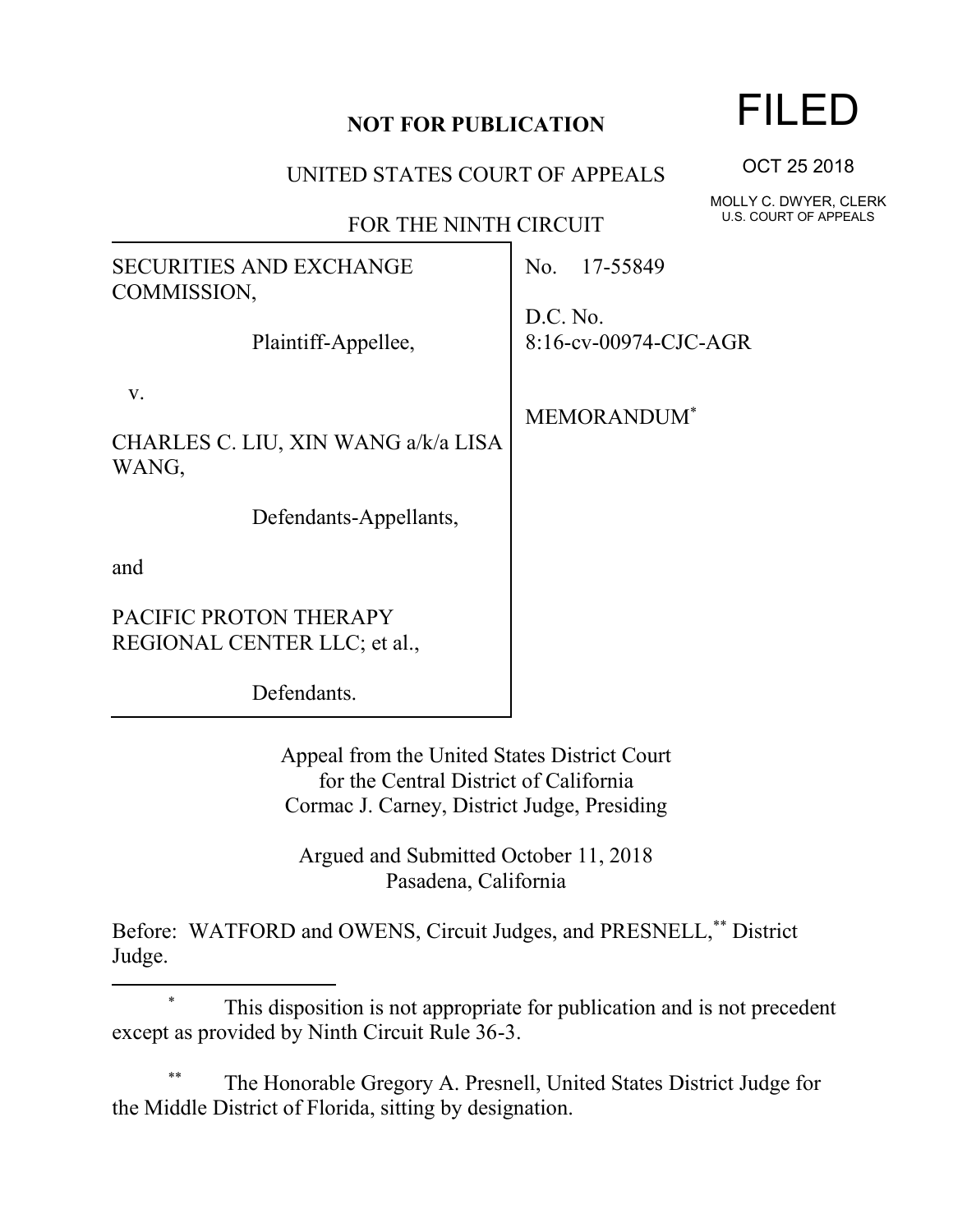Charles Liu ("Liu") and his wife, Xin Wang ("Wang"), appeal the district court's entry of summary judgment in favor of the SEC, finding that the couple violated Section 17(a)(2) of the Securities Act of 1933. Liu and Wang raised approximately \$27 million from Chinese investors under the EB-5 Immigrant Investor Program (the "EB-5 Program"), which is administered by United States Citizenship and Immigration Services and which allows foreign citizens to obtain visas in exchange for investments in job-creating projects in the United States.

The Appellants' project involved selling membership interests in an LLC, which would then lend the proceeds of those sales to a second LLC; the second LLC was supposed to use the lent funds to construct and operate a cancer treatment center in California. Each investor was required to put up a \$500,000 "Capital Contribution" and a \$45,000 "Administrative Fee." According to the Private Offering Memorandum (henceforth, the "POM") provided to investors, the Capital Contribution would be used for construction costs, equipment purchases, and other items needed to build and operate the cancer treatment center, while the Administrative Fee would be used to pay "legal, accounting and administration expenses" related to the offering. Moreover, "[o]ffering expenses, commissions, and fees incurred in connection with [the] [o]ffering" would be paid only from the Administrative Fee, not from the Capital Contribution. The district court found that the Appellants misappropriated most of the money raised, paying \$12.9

2 a set of  $\sim$  2 a set of  $\sim$  2 a set of  $\sim$  2 a set of  $\sim$  3 a set of  $\sim$  3 a set of  $\sim$  3 a set of  $\sim$  3 a set of  $\sim$  3 a set of  $\sim$  3 a set of  $\sim$  3 a set of  $\sim$  3 a set of  $\sim$  3 a set of  $\sim$  3 a set of  $\sim$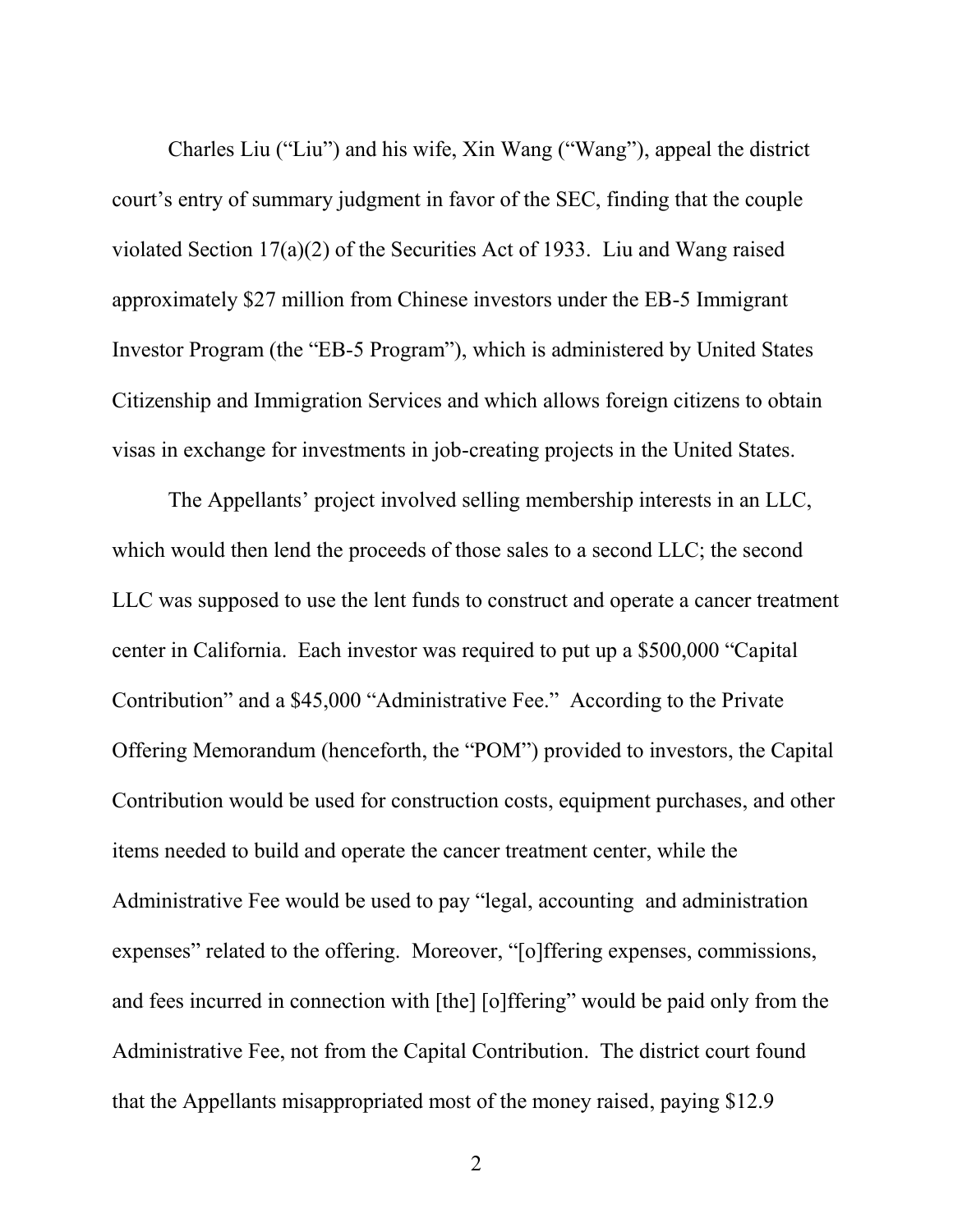million to marketing firms to solicit new investors, and paying themselves approximately \$8.2 million in salaries, although there was no mention of such exorbitant salaries in the POM.<sup>1</sup> Despite these expenditures, the Appellants never even obtained the required permits to break ground for the cancer center.

In granting summary judgment, the district court ordered disgorgement of the entire amount that had been raised from investors, imposed civil penalties equal to the \$8.2 million the Appellants had personally received from the project, and permanently enjoined the Appellants from future solicitation of EB-5 Program investors.

We have jurisdiction under 28 U.S.C. § 1291. A grant of summary judgment is reviewed *de novo*. *Padfield v. AIG Life Ins. Co.*, 290 F.3d 1121, 1124 (9th Cir. 2002). We affirm.

The Appellants seek reversal of the summary judgment order on numerous grounds. They first contend that the limited-partnership interests they sold were not "securities" within the meaning of Section  $17(a)(2)^2$  because the investors

l

 $1$  As set forth in the POM, the manager of the first LLC was entitled to a management fee of 3 percent of the funds raised, or approximately \$800,000 in total.

<sup>&</sup>lt;sup>2</sup> Section 17(a)(2) of the Securities Act of 1933, 15 U.S.C. § 77 $q(a)(2)$ , makes it unlawful for any person in the offer or sale of any "securities" to obtain "money or property by means of any untrue statement of a material fact or any omission to state a material fact necessary in order to make the statements made, in light of the circumstances under which they were made, not misleading."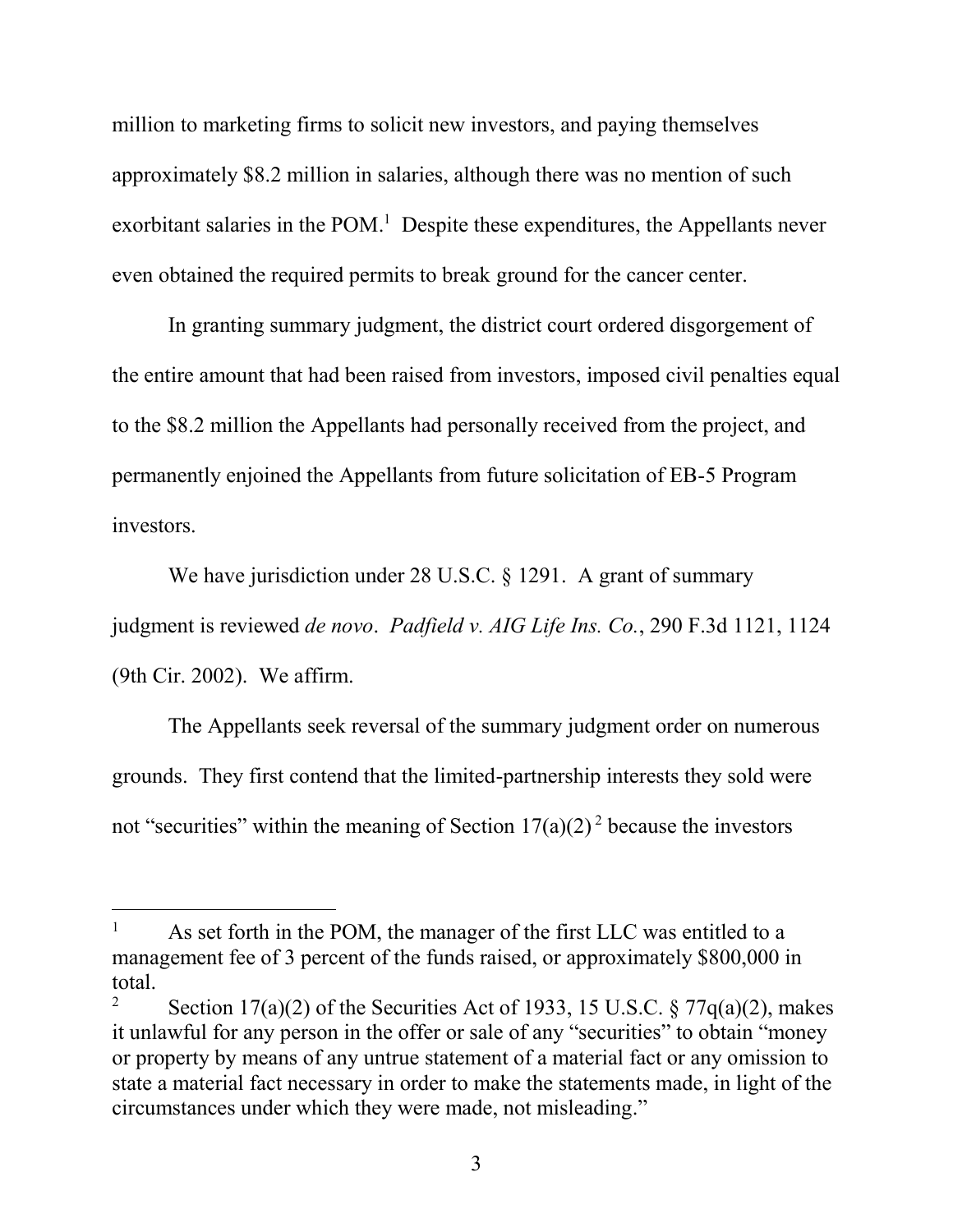were primarily interested in obtaining visas, not profits. Section 2(a)(1) of the Securities Act of 1933, 15 U.S.C. § 77b(a)(1), defines the term "security" to include, inter alia, "investment contracts." The basic test for distinguishing transactions involving investment contracts from other commercial dealings is "whether the scheme involves an investment of money in a common enterprise with profits to come solely from the efforts of others." *United Housing Foundation, Inc. v. Forman*, 421 U.S. 837, 852 (1975) (quoting *SEC v. W.J. Howey Co*., 328 U.S. 293, 301 (1946)).

Even if it was not their primary motivation, the investors here were promised a chance to earn a profit. The POM provided that if the cancer center project succeeded, after five years the second LLC would repay its loan with interest "at the rate of 0.25% per annum," and these funds would be distributed to investors. This promise is enough to establish that investors had some expectation of receiving profits, as required under *Forman.*<sup>3</sup> In addition, Liu hired American securities lawyers to draft the POM under his supervision, and that document repeatedly refers to the investments at issue as "securities." For example, the first page of the POM refers to them by that term five times. *See Forman*, 421 U.S. at

 $\overline{a}$ 

<sup>&</sup>lt;sup>3</sup> Counsel for the Appellants also argued that the investments were not securities because the potential rate of return was lower than the expected rate of inflation. The Appellants do not cite any authority requiring that an investment's potential return exceed projected inflation rates. Such a standard would be unworkable and is not required by *Forman.*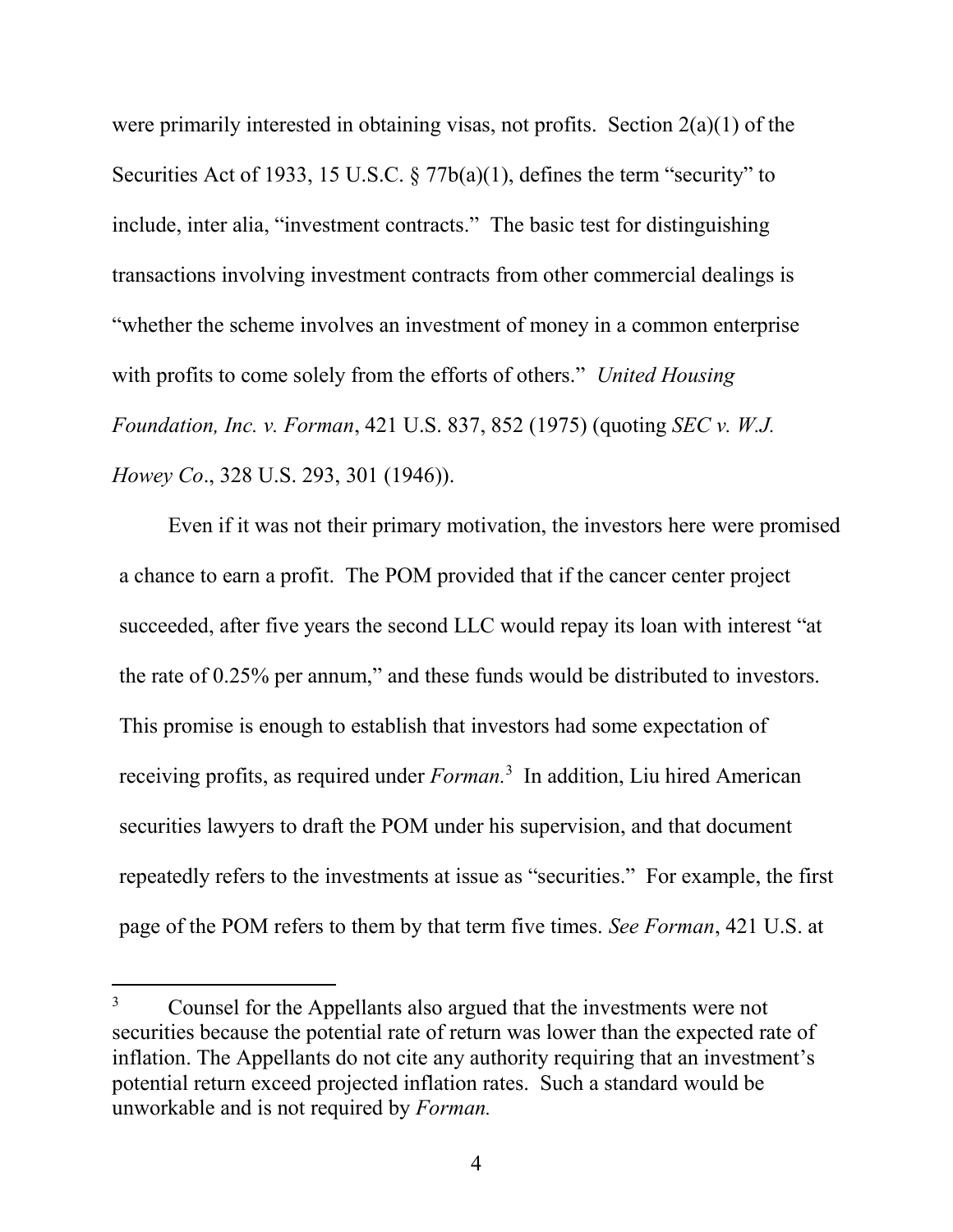850-51 ("There may be occasions when the use of a traditional name such as 'stocks' or 'bonds' will lead a purchaser justifiably to assume that the federal securities laws apply.").

The Appellants' second complaint is that the district court improperly drew adverse inferences based on the assertion of their Fifth Amendment rights during their depositions. A district court's decision to draw an adverse inference from a party's invocation in a civil case of the Fifth Amendment privilege against selfincrimination is reviewed for abuse of discretion. *Nationwide Life Ins. Co. v. Richards*, 541 F.3d 903, 909 (9th Cir. 2008).

Appellants complain of two such inferences: an inference that they controlled a marketing firm that was paid \$3.8 million and only brought in 10 investors, and an inference that the Appellants acted with a high degree of scienter, justifying a permanent injunction against future solicitation of EB-5 Program investors. *See Aaron v. Securities and Exchange Commission*, 446 U.S. 680, 701 (1980) (holding that degree of intentional wrongdoing evident in a defendant's past conduct is an "important factor" to consider when SEC seeks permanent injunction). Courts have discretion to draw adverse inferences based on the assertion of a Fifth Amendment privilege in a civil case, so long as there is a substantial need for the information, there is not another less burdensome way of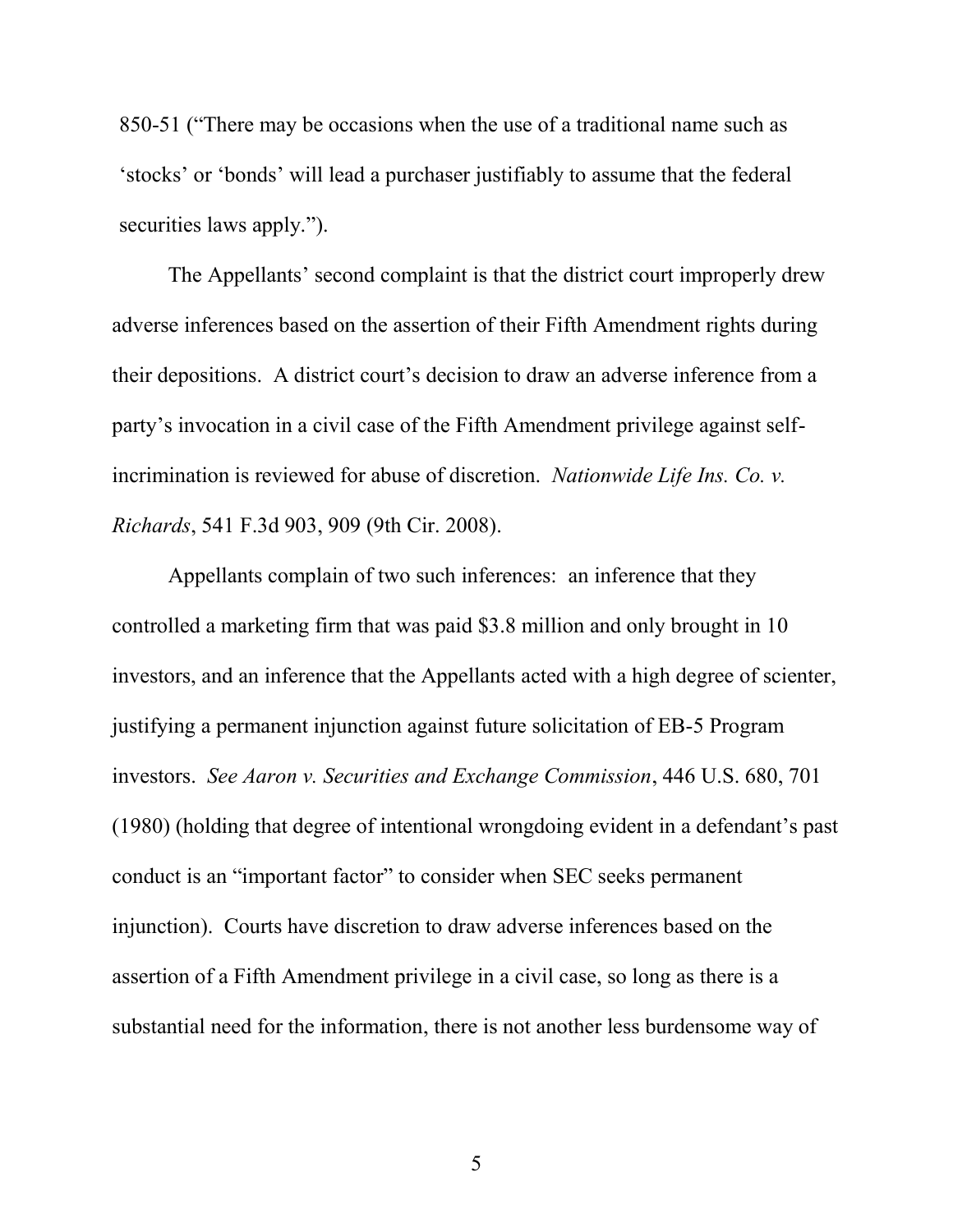obtaining that information, and there is corroborating evidence to support the fact under inquiry. *Richards*, 541 F.3d at 912.

The district court did not rely on the inference regarding control of the marketing firm to support any conclusion in its summary judgment order. Thus, even assuming *arguendo* that the district court erred in drawing that inference, the error was harmless. As for the inference regarding scienter, the district court needed that information to determine whether an injunction was warranted, and the Appellants do not point to any other source from which the district court could have obtained it. The inference was corroborated by several items of evidence tending to show that, among other things, the Appellants organized and controlled the project and that, at its outset, they entered contracts with marketers that would require payments in excess of the sums raised by way of the Administrative Fee, thereby violating the promises of the POM. In addition, the district court noted that the \$8.2 million the Appellants paid themselves was far in excess of the \$2.2 million raised in Administration Fees, thereby necessarily putting in their own pockets money that should only have been spent to construct and operate the cancer center. The district court did not abuse its discretion in drawing the inference that the Appellants acted with scienter.

The Appellants also argue that American securities laws do not apply to their actions because there is no evidence that they made sales or offers to sell

6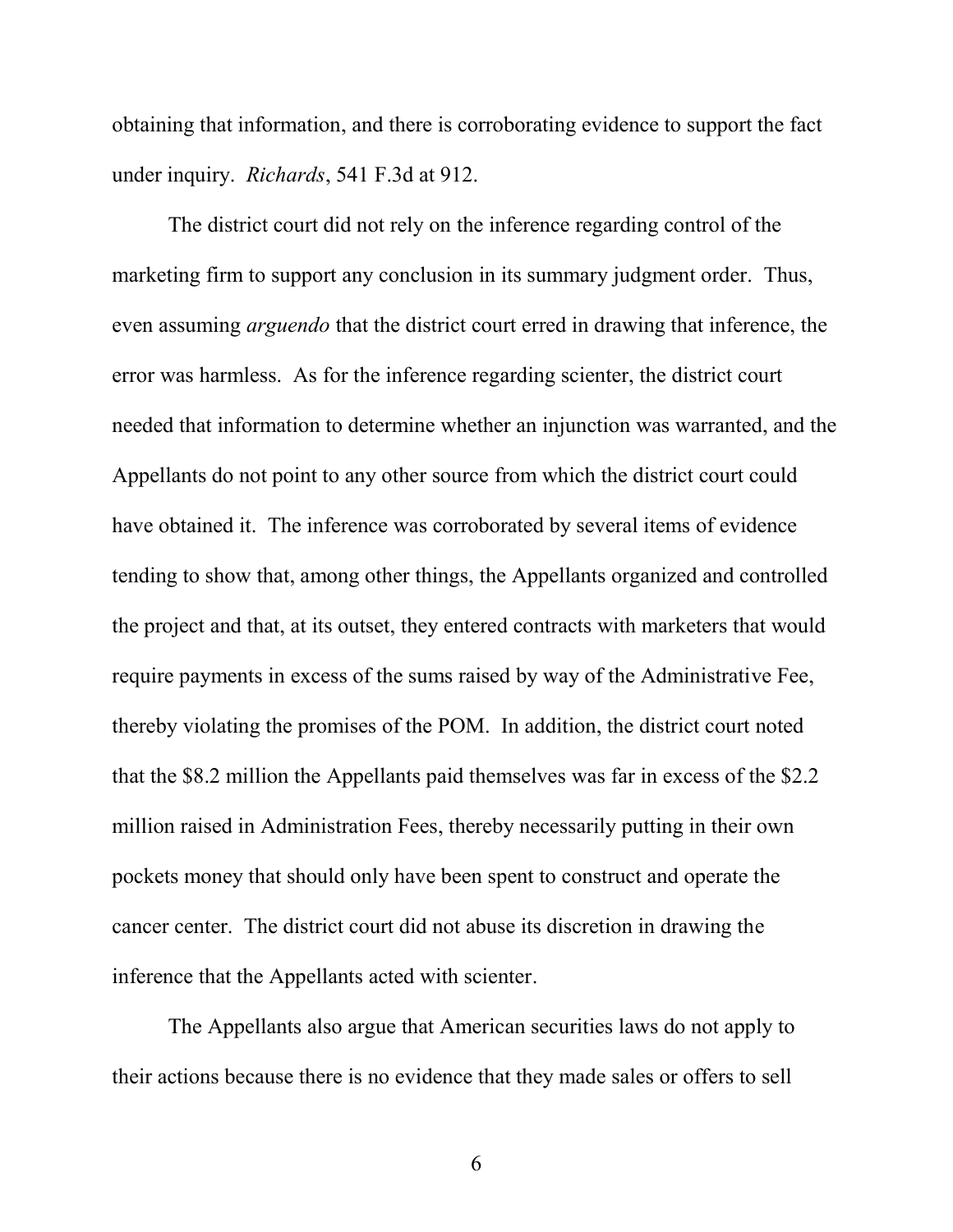within the United States. However, the Appellants did not raise this extraterritoriality argument before the district court, and it has therefore been waived. *See, e.g., In re Mercury Interactive Corp. Sec. Litig*, 618 F.3d 988, 992 (9th Cir. 2010) ("Although no bright line rule exists to determine whether a matter has been properly raised below, an issue will generally be deemed waived on appeal if the argument was not raised sufficiently for the trial court to rule on it.") (internal quotations omitted).

Finally, the Appellants contend that the district court's order that they disgorge \$26,733,018.81 – the total amount they raised from their investors (\$26,967,918) less the amount left over and available to be returned (\$234,899.19) – was erroneous. The court reviews a district court's imposition of equitable remedies, including injunctive relief, disgorgement, and penalties, for abuse of discretion. *SEC v. Goldfield Deep Mines Co.*, 758 F.2d 459, 465 (9th Cir. 1985); *SEC v. JT Wallenbrock & Assocs.*, 440 F.3d 1109, 1113 (9th Cir. 2006).

Relying on *Kokesh v. SEC*, 137 S.Ct. 1635 (2017), the Appellants argue that the district court lacked the power to order disgorgement in this amount. But *Kokesh* expressly refused to reach this issue, *id.* at 1642 n.3, so that case is not "clearly irreconcilable" with our longstanding precedent on this subject. *Miller v. Gammie*, 335 F.3d 889, 900 (9th Cir. 2003) (en banc). They also contend that, in setting the amount to be disgorged, the district court did not give them credit for

7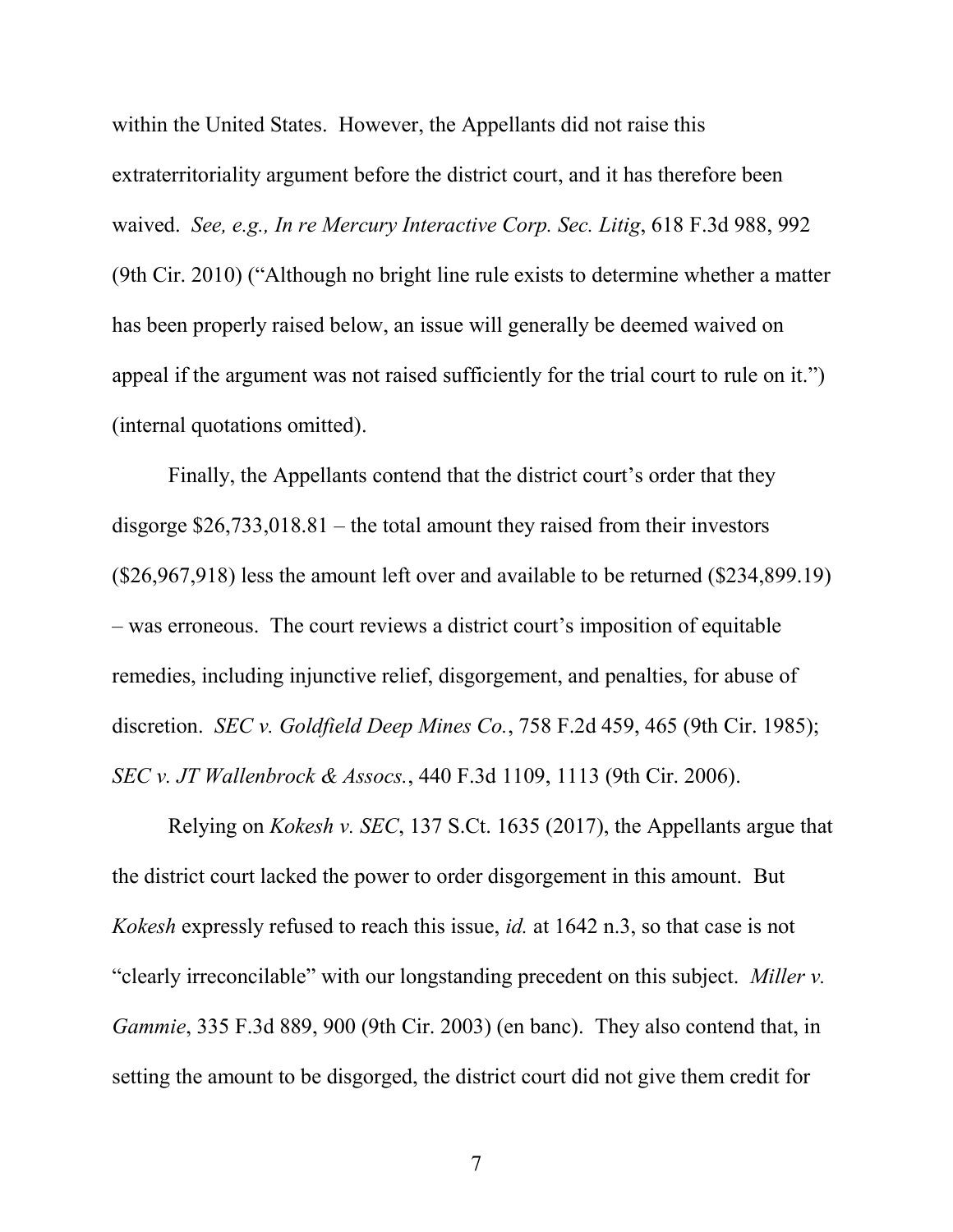amounts they characterize as legitimate business expenses, such as rent payments and deposits paid to equipment manufacturers. But the proper amount of disgorgement in a scheme such as this one is the entire amount raised less the money paid back to the investors. *JT Wallenbrock & Assocs.*, 440 F.3d at 1114 (stating that it would be "unjust to permit the defendants to offset against the investor dollars they received the expenses of running the very business they created to defraud those investors into giving the defendants the money in the first place").<sup>4</sup>

The district court also imposed civil penalties equal to the undisputed amounts each of the Appellants directly received from the project – \$6,714,580 for Liu and \$1,538,000 for Wang. As with the disgorgement order, the Appellants argue that their "legitimate business expenses" should have been deducted from these amounts. The Securities Act provides that violations involving "fraud, deceit, manipulation, or deliberate or reckless disregard of a regulatory requirement" and that "directly or indirectly resulted in substantial losses or created a significant risk of substantial losses to other persons" may be punished by

l

<sup>&</sup>lt;sup>4</sup> To justify setting this disgorgement amount, the district court noted that the contracts with the overseas marketers and a significant portion of Liu's compensation – both of which would necessarily require tapping into the funds set aside for construction and operation of the cancer center – were set at the inception of the project; the district court described this as "extensive evidence of a thorough, long-standing scheme to defraud investors."